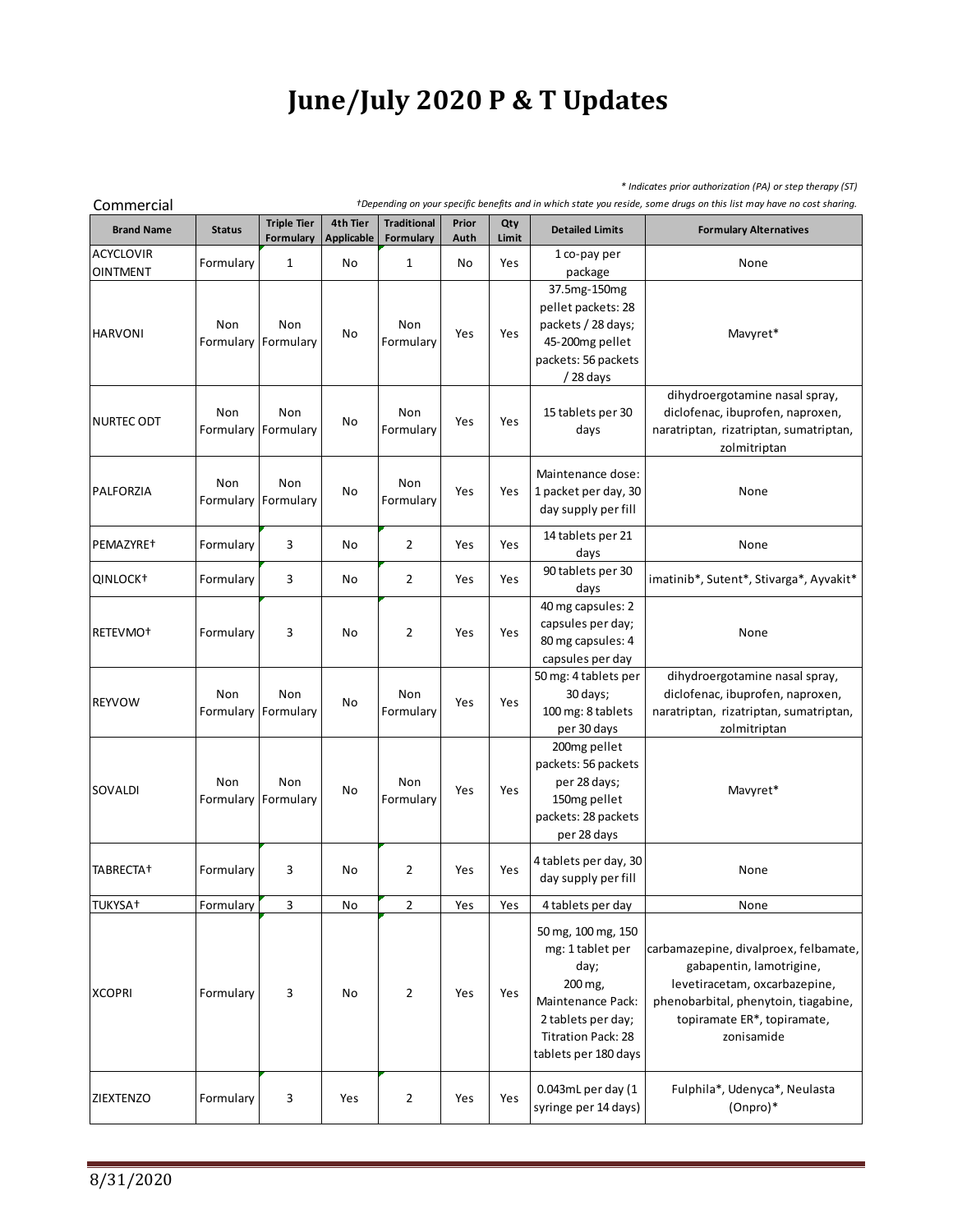and the control of the control of

| <b>CHIP</b><br>* Indicates prior authorization (PA) or step therapy (ST) |               |                                   |               |              |                                                                                                                                              |                                                                                                                                                                                      |  |  |  |
|--------------------------------------------------------------------------|---------------|-----------------------------------|---------------|--------------|----------------------------------------------------------------------------------------------------------------------------------------------|--------------------------------------------------------------------------------------------------------------------------------------------------------------------------------------|--|--|--|
| <b>Brand Name</b>                                                        | <b>Status</b> | <b>Tier</b>                       | Prior<br>Auth | Qty<br>Limit | <b>Detailed Limits</b>                                                                                                                       | <b>Formulary Alternatives</b>                                                                                                                                                        |  |  |  |
| <b>ACYCLOVIR</b><br><b>OINTMENT</b>                                      | Formulary     | $\mathbf{1}$                      | No            | Yes          | 1 co-pay per package                                                                                                                         | None                                                                                                                                                                                 |  |  |  |
| <b>HARVONI</b>                                                           | Non           | Non<br>Formulary Formulary        | Yes           | Yes          | 37.5mg-150mg pellet<br>packets: 28 packets / 28<br>days;<br>45-200mg pellet packets:<br>56 packets / 28 days.                                | Mavyret*                                                                                                                                                                             |  |  |  |
| <b>NURTEC ODT</b>                                                        | Non           | Non<br>Formulary Formulary        | Yes           | Yes          | 15 tablets per 30 days                                                                                                                       | dihydroergotamine nasal spray,<br>diclofenac, ibuprofen, naproxen,<br>naratriptan, rizatriptan, sumatriptan,<br>zolmitriptan                                                         |  |  |  |
| PALFORZIA                                                                | Non           | <b>Non</b><br>Formulary Formulary | Yes           | Yes          | Maintenance dose: 1<br>packet per day, 30 day<br>supply per fill                                                                             | None                                                                                                                                                                                 |  |  |  |
| PEMAZYRE                                                                 | Formulary     | 2                                 | Yes           | Yes          | 14 tablets per 21 days                                                                                                                       | None                                                                                                                                                                                 |  |  |  |
| <b>QINLOCK</b>                                                           | Formulary     | $\overline{2}$                    | Yes           | Yes          | 90 tablets per 30 days                                                                                                                       | imatinib*, Sutent*, Stivarga*, Ayvakit*                                                                                                                                              |  |  |  |
| <b>RETEVMO</b>                                                           | Formulary     | $\overline{2}$                    | Yes           | Yes          | 40 mg capsules: 2 capsules<br>per day;<br>80 mg capsules: 4 capsules<br>per day                                                              | None                                                                                                                                                                                 |  |  |  |
| <b>REYVOW</b>                                                            | Non           | Non<br>Formulary Formulary        | Yes           | Yes          | 50 mg: 4 tablets per 30<br>days;<br>100 mg: 8 tablets per 30<br>days                                                                         | dihydroergotamine nasal spray,<br>diclofenac, ibuprofen, naproxen,<br>naratriptan, rizatriptan, sumatriptan,<br>zolmitriptan                                                         |  |  |  |
| SOVALDI                                                                  | Non           | Non<br>Formulary Formulary        | Yes           | Yes          | 200mg pellet packets: 56<br>packets per 28 days;<br>150mg pellet packets: 28<br>packets per 28 days                                          | Mavyret*                                                                                                                                                                             |  |  |  |
| <b>TABRECTA</b>                                                          | Formulary     | $\overline{2}$                    | Yes           | Yes          | 4 tablets per day, 30 day<br>supply per fill                                                                                                 | None                                                                                                                                                                                 |  |  |  |
| <b>TUKYSA</b>                                                            | Formulary     | $\overline{2}$                    | Yes           | Yes          | 4 tablets per day                                                                                                                            | None                                                                                                                                                                                 |  |  |  |
| <b>XCOPRI</b>                                                            | Formulary     | 2                                 | Yes           | Yes          | 50 mg, 100 mg, 150 mg: 1<br>tablet per day;<br>200 mg, Maintenance<br>Pack: 2 tablets per day;<br>Titration Pack: 28 tablets<br>per 180 days | carbamazepine, divalproex, felbamate,<br>gabapentin, lamotrigine, levetiracetam,<br>oxcarbazepine, phenobarbital,<br>phenytoin, tiagabine, topiramate ER*,<br>topiramate, zonisamide |  |  |  |
| <b>ZIEXTENZO</b>                                                         | Formulary     | $\overline{2}$                    | Yes           | Yes          | 0.043mL per day (1 syringe<br>per 14 days)                                                                                                   | Fulphila*, Udenyca*, Neulasta (Onpro)*                                                                                                                                               |  |  |  |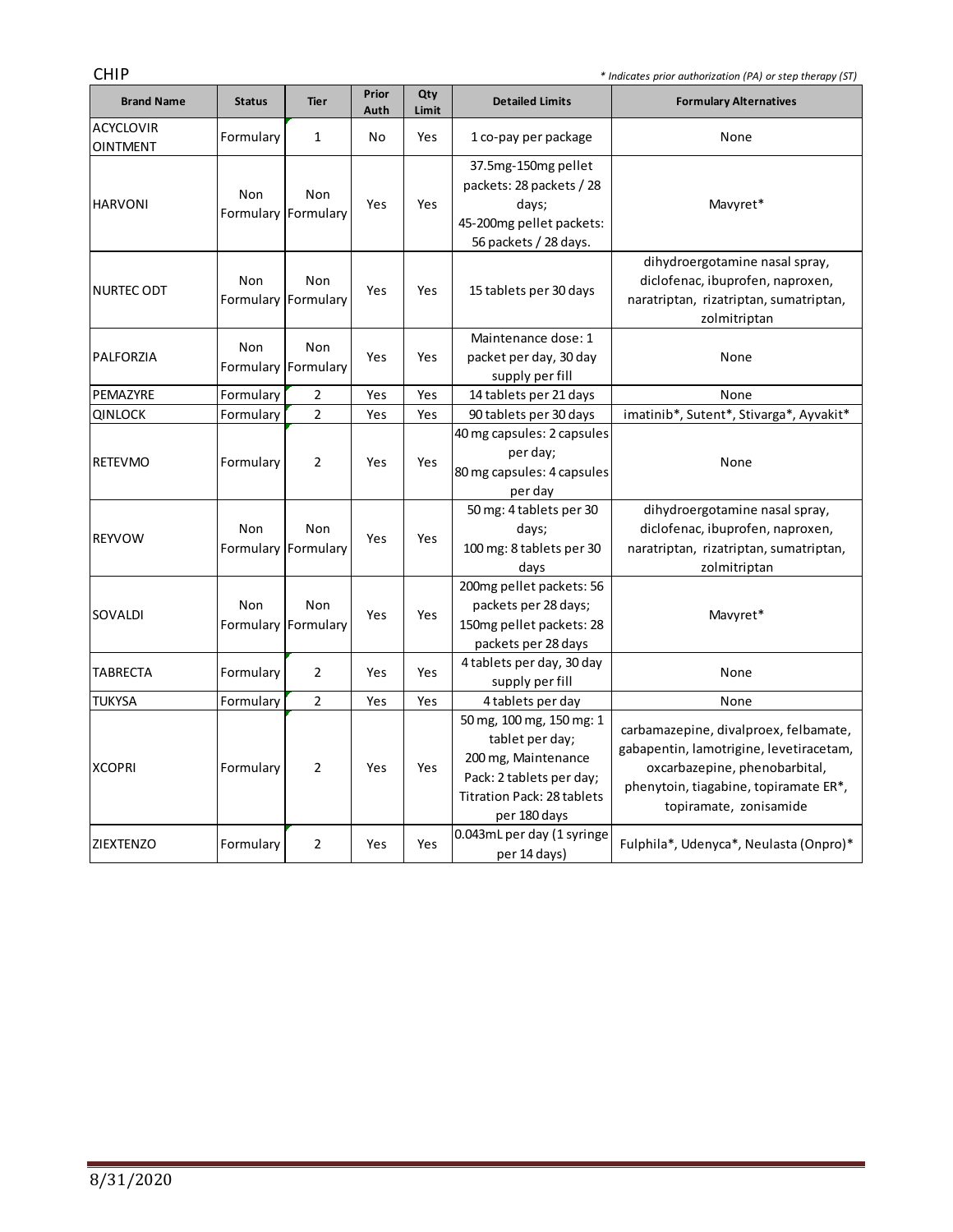GHP Family *GHP Family \* Indicates prior authorization (PA) or step therapy (ST)* 

and the control of the control of the control of

| <b>Brand Name</b> | <b>Status</b>    | <b>GHP Family</b><br>Formulary<br><b>Tier</b> | <b>Prior Auth</b> | Qty<br>Limit | <b>Detailed Limits</b> | <b>Formulary Alternative(s)</b>   |  |
|-------------------|------------------|-----------------------------------------------|-------------------|--------------|------------------------|-----------------------------------|--|
| NURTEC ODT        | Non              | <b>Non</b>                                    | Yes               | <b>Yes</b>   | 15 tablets per 30      | per Statewide Preferred Drug List |  |
|                   | Formulary        | Formulary                                     |                   |              | days                   |                                   |  |
|                   |                  |                                               |                   |              | <b>Initial Dose</b>    |                                   |  |
|                   | Non<br>Formulary | Non<br>Formulary                              | Yes               | Yes          | Escalation: 13         | not applicable                    |  |
|                   |                  |                                               |                   |              | capsules per 1         |                                   |  |
| IPALFORZIA        |                  |                                               |                   |              | day, RX Count: 2       |                                   |  |
|                   |                  |                                               |                   |              | Up-Dosing: 1 kit       |                                   |  |
|                   |                  |                                               |                   |              | per 15 days            |                                   |  |
|                   |                  |                                               |                   |              | Maintenance            |                                   |  |
|                   |                  |                                               |                   |              | Dose: 1 sachet per     |                                   |  |
|                   |                  |                                               |                   |              | day                    |                                   |  |
| <b>IREYVOW</b>    |                  |                                               | Yes               | Yes          | 50 mg: 4 tablets       |                                   |  |
|                   | Non              | Non                                           |                   |              | per 30 days            |                                   |  |
|                   | Formulary        | Formulary                                     |                   |              | 100 mg: 8 tablets      | per Statewide Preferred Drug List |  |
|                   |                  |                                               |                   |              | per 30 days            |                                   |  |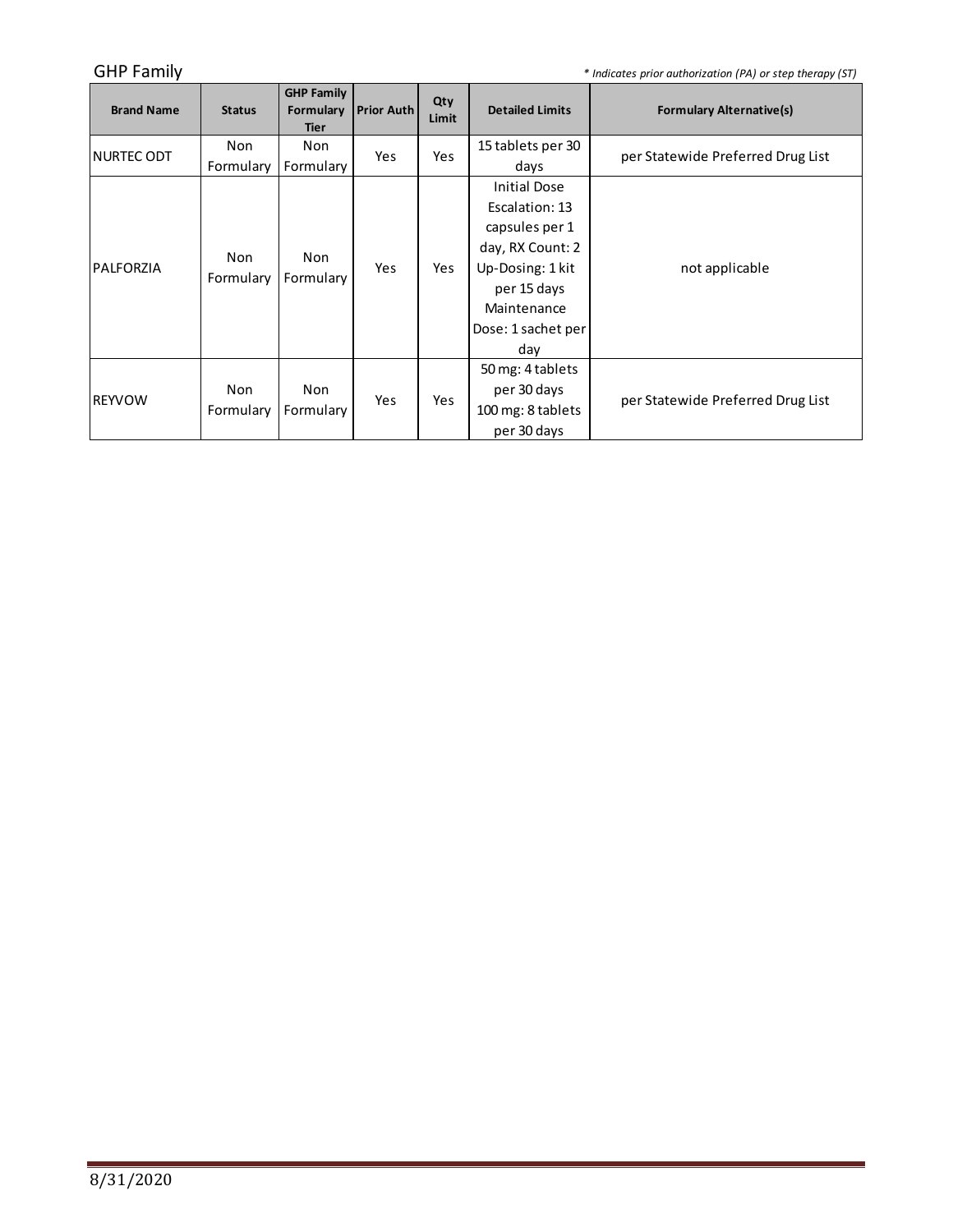Geisinger Gold

*\* Indicates prior authorization (PA) or step therapy (ST)*

m.

| <b>Brand Name</b> | <b>Status</b> | \$0 Deductible<br>Formulary   | <b>Standard</b><br>Formulary | Prior<br>Auth | Qty<br>Limit | <b>Detailed Limits</b>                                                                                                                                     | <b>Formulary Alternative(s)</b>                                                                                                                                                     |
|-------------------|---------------|-------------------------------|------------------------------|---------------|--------------|------------------------------------------------------------------------------------------------------------------------------------------------------------|-------------------------------------------------------------------------------------------------------------------------------------------------------------------------------------|
| <b>FETROJA</b>    | Formulary     | Specialty                     | 25%<br>coinsurance           | Yes           | Yes          | 8 vials per day                                                                                                                                            | levofloxacin, ciprofloxacin,<br>ceftazidime, imipenem/cilastin,<br>cefepime, meropenem,<br>doripenem,<br>piperacillin/tazobactam, Zerbaxa                                           |
| NURTEC ODT        | Formulary     | <b>Brand Non</b><br>Preferred | 25%<br>coinsurance           | Yes           | Yes          | 15 tablets per 30 days                                                                                                                                     | almotriptan, naratriptan,<br>rizatriptan, sumatriptan,<br>zolmitriptan                                                                                                              |
| PEMAZYRE          | Formulary     | Specialty                     | 25%<br>coinsurance           | Yes           | Yes          | 14 tablets per 21 days                                                                                                                                     | none                                                                                                                                                                                |
| <b>QINLOCK</b>    | Formulary     | Specialty                     | 25%<br>coinsurance           | Yes           | Yes          | 90 tablets per 30 days                                                                                                                                     | imatinib**, Sutent*, Stivarga*,<br>Ayvakit*                                                                                                                                         |
| <b>RETEVMO</b>    | Formulary     | Specialty                     | 25%<br>coinsurance           | Yes           | Yes          | 40 mg capsules: 2 per<br>day, 80 mg capsules:<br>4 per day                                                                                                 | none                                                                                                                                                                                |
| <b>REYVOW</b>     | Formulary     | <b>Brand Non</b><br>Preferred | 25%<br>coinsurance           | Yes           | Yes          | 50 mg tablets: 4 per<br>30 days, 100 mg<br>tablets: 8 per 30 days                                                                                          | almotriptan, naratriptan,<br>rizatriptan, sumatriptan,<br>zolmitriptan                                                                                                              |
| <b>TABRECTA</b>   | Formulary     | Specialty                     | 25%<br>coinsurance           | Yes           | Yes          | 4 tablets per day                                                                                                                                          | none                                                                                                                                                                                |
| <b>TEPEZZA</b>    | Formulary     | Specialty                     | 25%<br>coinsurance           | Yes           |              |                                                                                                                                                            | none                                                                                                                                                                                |
| <b>TRODELVY</b>   | Formulary     | Specialty                     | 25%<br>coinsurance           | Yes           |              |                                                                                                                                                            | cyclophosphamide, docetaxel,<br>Abraxane*, doxorubicin,<br>epirubicin                                                                                                               |
| <b>TUKYSA</b>     | Formulary     | Specialty                     | 25%<br>coinsurance           | Yes           | Yes          | 4 tablets per day                                                                                                                                          | Nerlynx*, Tykerb *                                                                                                                                                                  |
| <b>VYEPTI</b>     | Formulary     | <b>Brand Non</b><br>Preferred | 25%<br>coinsurance           | Yes           | Yes          | 3 vials per 90 days                                                                                                                                        | Aimovig*, Emgality *, Ajovy*                                                                                                                                                        |
| <b>XCOPRI</b>     | Formulary     | <b>Brand Non</b><br>Preferred | 25%<br>coinsurance           | Yes.          | Yes          | 50 mg, 100 mg tabs: 1<br>per day; 150, 200 mg<br>tabs: 2 per day;<br>Mainteance packs: 2<br>tablets per day;<br>Titration pack 28<br>tablets per 180 days. | Carbamazepine, divalproex,<br>felbamate, gabapentin,<br>lamotrigine, levetiracetam,<br>oxcarbazepine, phenytoin,<br>tiagabine, topiramate, valproic<br>acid, vigabatrin, zonisamide |
| <b>ZIEXTENZO</b>  | Formulary     | Specialty                     | 25%<br>coinsurance           | Yes           | No           |                                                                                                                                                            | Neupogen*, Neulasta*, Granix*,<br>Fulphila*, Udenyca*                                                                                                                               |